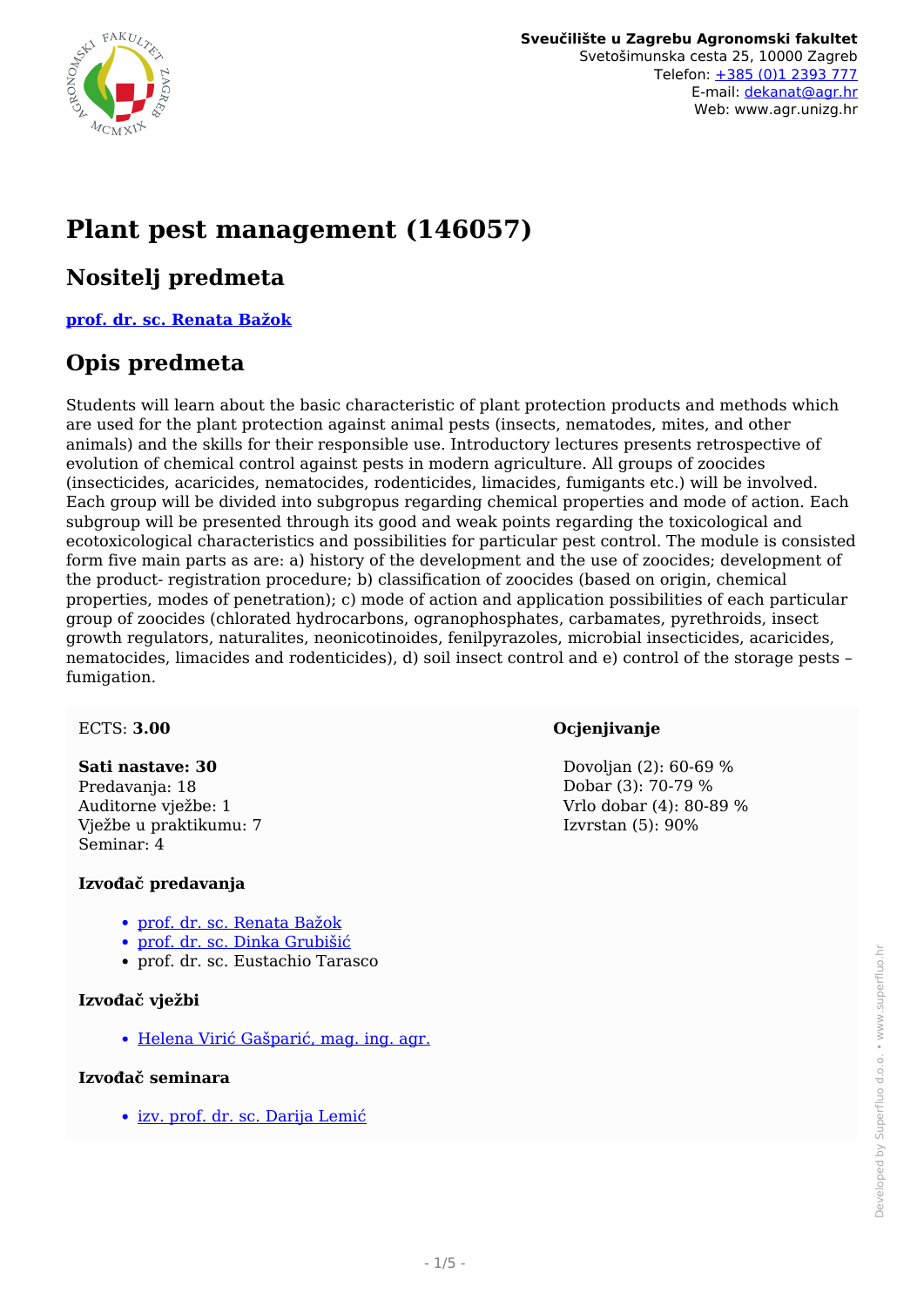

### **Vrsta predmeta**

• Graduate studies / [Environment, agriculture and resource management](/hr/study/en/3/Environment%2C+agriculture+and+resource+management) (Obvezni predmet, 3. semestar, 2. godina)

# **Opće kompetencije**

After completing the course students will be able to apply gained knowledge in their practical work on the farm. They will be able to select the proper insecticide product, calculate the dose or concentration, apply the product and analyze the results of the application. They will be able to analyze and discuss all available possibilities for particular pest control and to choose the option which is the most appropriate given into account ecological and economical concerns.

# **Oblici nastave**

- Lectures
- Auditory Exercises
- Practicum

Work on preparation of the solutions for spraying, calculation of the necessary amount of pesticides in the dilution etc…

Seminars

Students will prepare the forms for successful reporting on the pesticide use on the farm.

# **Ishodi učenja i način provjere**

| Ishod učenja                                                                                                                                                                                                                     | Način provjere |
|----------------------------------------------------------------------------------------------------------------------------------------------------------------------------------------------------------------------------------|----------------|
| recognize the importance of major plant pests and choose one of<br>the available methods for their control comparing their<br>advantages and disadvantages;                                                                      | written exam   |
| explain the process of development and registration of plant<br>protection product;                                                                                                                                              | written exam   |
| compare the main characteristics of the different groups of<br>zoocides                                                                                                                                                          | written exam   |
| demonstrate the advantages and disadvantages of the use of<br>each group of zoocides based on understanding of their efficacy<br>against pests as well as their good and weak toxicological and<br>eco-toxicological properties; | written exam   |
| select the appropriate plant protection product suitable for<br>control of particular pest and prepare the protocol for its<br>application in given conditions (calculate volume, dose,<br>concentration etc.);                  | written exam   |
| analyze the specificity of the control of soil PEST insects<br>regarding the available products and methods for their control;                                                                                                   | written exam   |
| discuss the possibilities for the control of storage pests and<br>compare fumigation with other available methods;                                                                                                               | written exam   |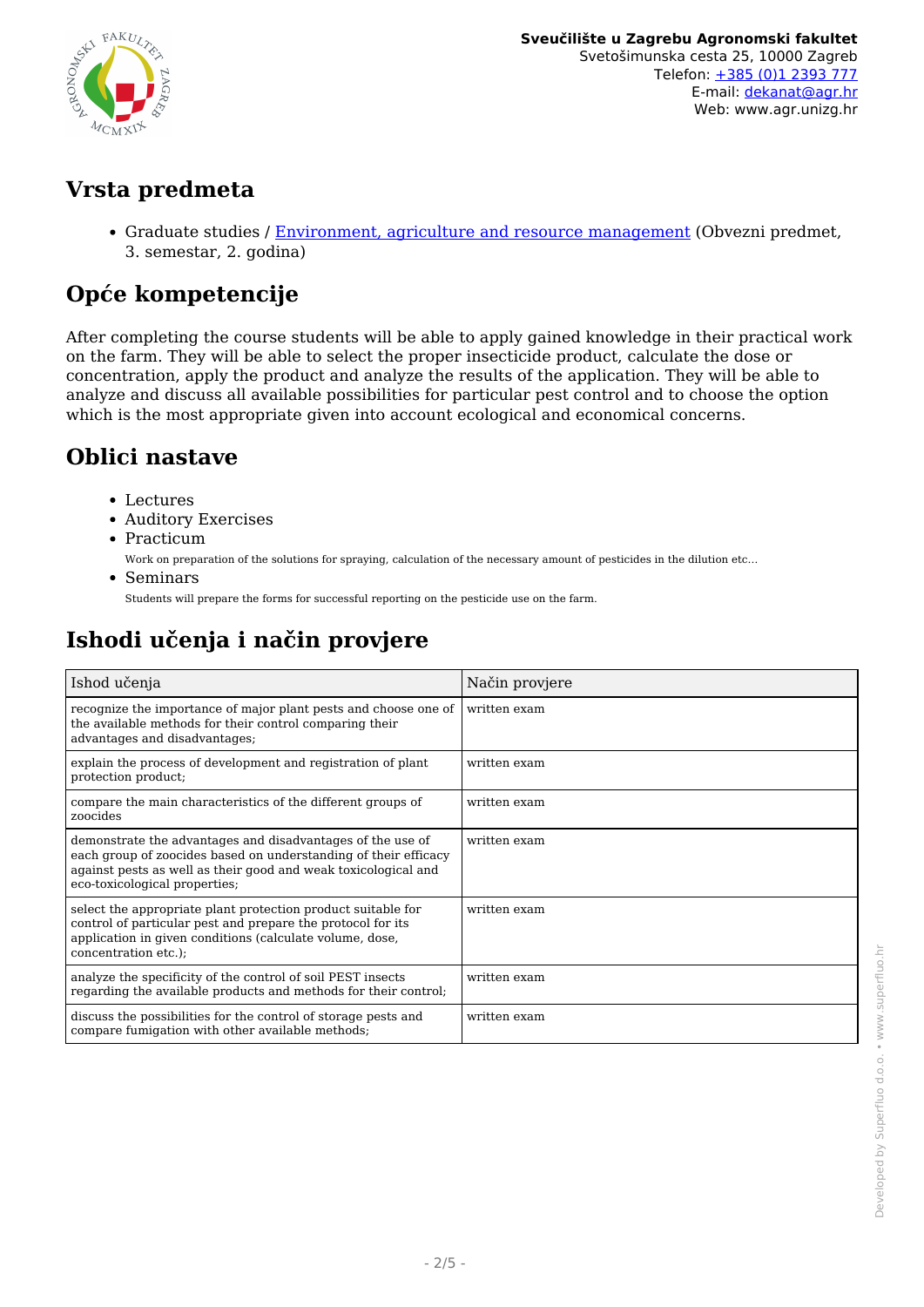

**Sveučilište u Zagrebu Agronomski fakultet** Svetošimunska cesta 25, 10000 Zagreb Telefon: [+385 \(0\)1 2393 777](tel:+38512393777) E-mail: [dekanat@agr.hr](mailto:dekanat@agr.hr) Web: www.agr.unizg.hr

# **Način rada**

### **Obveze nastavnika**

Teaching according to the curriculum, monitoring the work of students, assessment and evaluation of students $\&\#39$ ; work during the semester trough colloquium and two partial exams, quality monitoring to ensure output of competence, allows contact with students.

### **Obveze studenta**

Students are required to regularly attend the classes and the attendance is recorded by the professor. For the realization of the professor  $\&\#39$ ; signature, students are required during the whole semester to attend at least 80% of lectures and 80% exercises and seminars. If the student is absent from school more than allowed, without reasonable cause, professor $\&\#39$ ; signature will be denied and the student is required to re-enrol the subject in the next academic year. Students are required to attend training courses and seminars, where they are expected to actively engage and participate in the discussion. During the exercises the student is required to pass the test. For acquiring the final evaluation, students take a written two exams during the semester. For the realization of the final grade student is required to achieve the minimum points in both exams and test. Students who do not pass the course by the end of the semester are required to take the final exam during the regular examination periods.

| Elementi<br>praćenja | Maksimalno<br>bodova ili<br>udio u ocjeni | Bodovna skala<br>ocjena                       | Ocjena                                                                            | Broj sati<br>izravne<br>nastave | Ukupni broj<br>sati rada<br>prosječnog<br>studenta | ECTS bodovi  |
|----------------------|-------------------------------------------|-----------------------------------------------|-----------------------------------------------------------------------------------|---------------------------------|----------------------------------------------------|--------------|
| I partial exam       | 60%                                       | $0 - 60$<br>61-70<br>71-80<br>81-90<br>91-100 | Nedovoljan (1)<br>Dovoljan (2)<br>Dobar $(3)$<br>Vrlo dobar (4)<br>Izvrstan (5)   | 10                              | 45                                                 | 1.5          |
| II partial exam      | 30%                                       | $0 - 60$<br>61-70<br>71-80<br>81-90<br>91-100 | Nedovoljan (1)<br>Dovoljan (2)<br>Dobar $(3)$<br>Vrlo dobar (4)<br>Izvrstan $(5)$ | 6                               | 30                                                 | $\mathbf{1}$ |
| Test                 | 10%                                       | $0 - 60$<br>61-70<br>71-80<br>81-90<br>91-100 | Nedovoljan (1)<br>Dovoljan (2)<br>Dobar $(3)$<br>Vrlo dobar (4)<br>Izvrstan $(5)$ | 14                              | 15                                                 | $\mathbf{1}$ |
| Total                | 100%                                      | 60-100                                        |                                                                                   | 30                              | 90                                                 | 3            |

# **Polaganje ispita**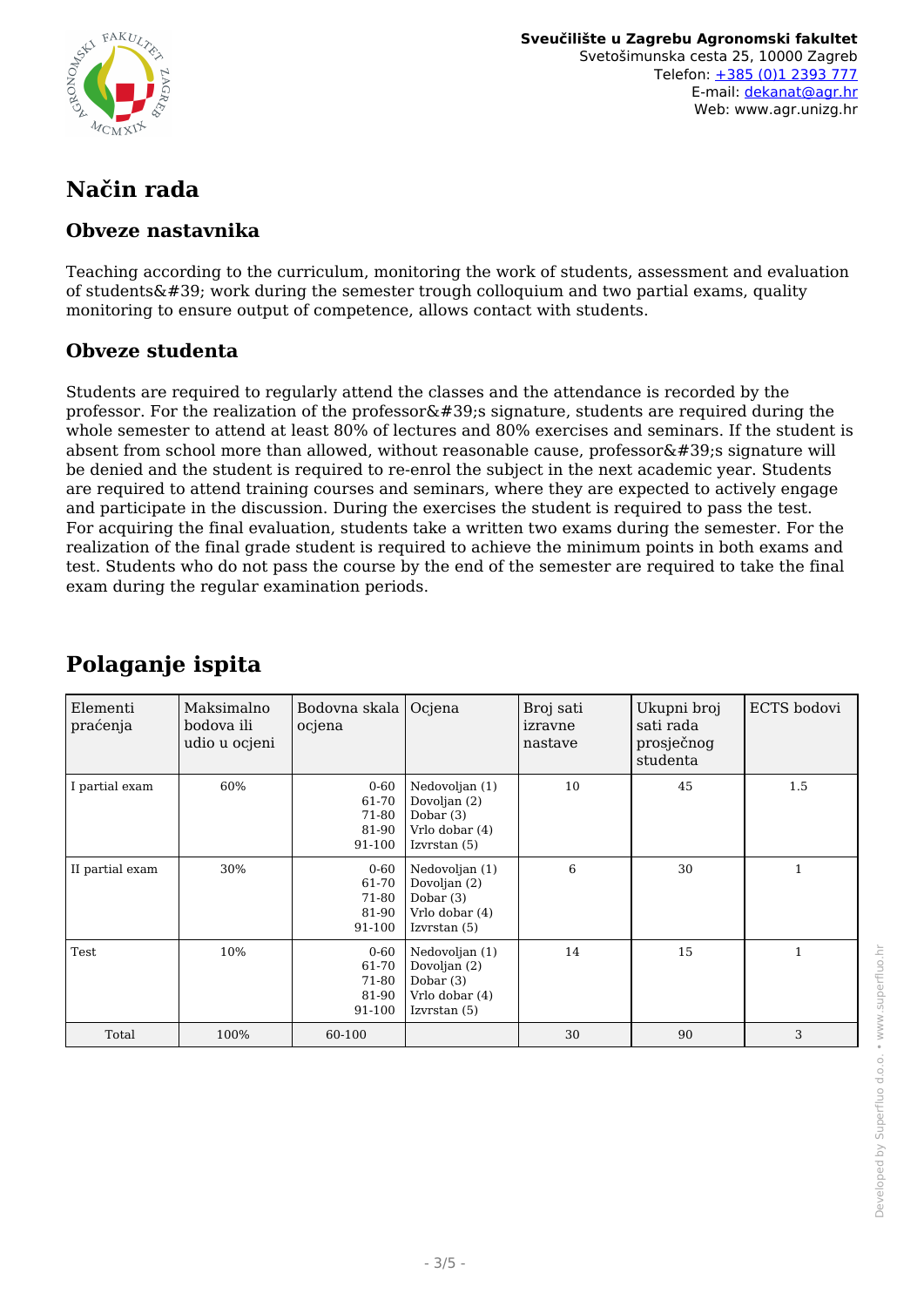

# **Tjedni plan nastave**

- 1. Retrospective of plant pests management; History of the development and the use of zoocides;The develoment of plant protection product, European and national regulations on registration and usage of PPPs
- 2. Formulations of zoocides, toxicological and ecotoxicological advantages and disadvantages of different formulations
- 3. Classification of insecticides based on chemical properties, mode of penetration, mode of action and available application techniques; Ecollogiacally friendly application techniques
- 4. Chlorated hydrocarbons, organophosphorous insecticides, carbamates and pyrethroides: mode of action, toxicology to human and beneficials ecotoxicology: fate and behavior in the environment
- 5. Insect growth regulators and naturalites (spinosyns and avermectins): mode of action, toxicology to human and beneficials, ecotoxicology: fate and behavior in the environment
- 6. Neonicotinoides and fenylpyrazoles mode of action, toxicology to human and beneficials, ecotoxicology: fate and behavior in the environment
- 7. Presentation of essey prepared based on the given problem
- 8. Microbial insecticides based on Bacillus thuringiensis mode of action, toxicology to human and beneficials, ecotoxicology: fate and behavior in the environment
- 9. Other microbial insecticides (viruses, fungus etc.)
- 10. Main characteristics of acaricides; Application of acaricides in the field and in the storage. Fungicides with acaricidal efficacy.
- 11. Main characteristics of nematocides and limacides; Application of nematocides and limacides in greenhouse environment and in the field.
- 12. Rodent control in closed and open space; Main characteristics of rodenticides and other agents with repelent action.
- 13. Calculation of the dose and concentration
- 14. Soil PEST insect control available insecticides, and methods for their use; Seed treatment insecticides and their properties;
- 15. Control of pests on stored products L, S Control of stored product pests- fumigation and other control strategies

### **Obvezna literatura**

- 1. Matsumura, F. Toxicology of insecticides. Plenum press New York, 1985. 598 pp.
- 2. Yamamoto, I., Casida, J.E. (eds). Nicotinoid Insecticides and the Nicotinic Acetylcholine Receptor. Springer-Verlag, 1999. 300 pp.
- 3. Ishaaya, I., Degheele (eds.): Insecticides with Novel Modes of Action. Springer-Verlag, 1998. 289 pp.
- 4. Entwistle, P.F., Cory, J.S., Bailey, M.J., Higgs, S. (eds.) Bacillus thuringiensis, An Environmental Biopesticide: Theiory and Practice. Willey, 1993. 310 pp.

# **Preporučena literatura**

- 1. The Pyrethroid Insecticides A Scientific Advance for Human Welfare? Pesticides Science: vol. 27 1989. Special Issue. Society of Chemical Industry.
- 2. Rechcigl, J. E., Rechcigl, N.A. (eds.) Insect Pest Management: Technicques for Environmental Protection. CRC Press, 2000. 392 pp.
- 3. Rechcigl, J. E., Rechcigl, N.A. (eds.) Biological and Biotechnological Control of Insect Pests. CRC Press, 2000. 374 pp.
- 4. Campbell W.C. (ed.) Ivermectin and Abamectin. Springer-Verlag New York, 1989. 363 pp.